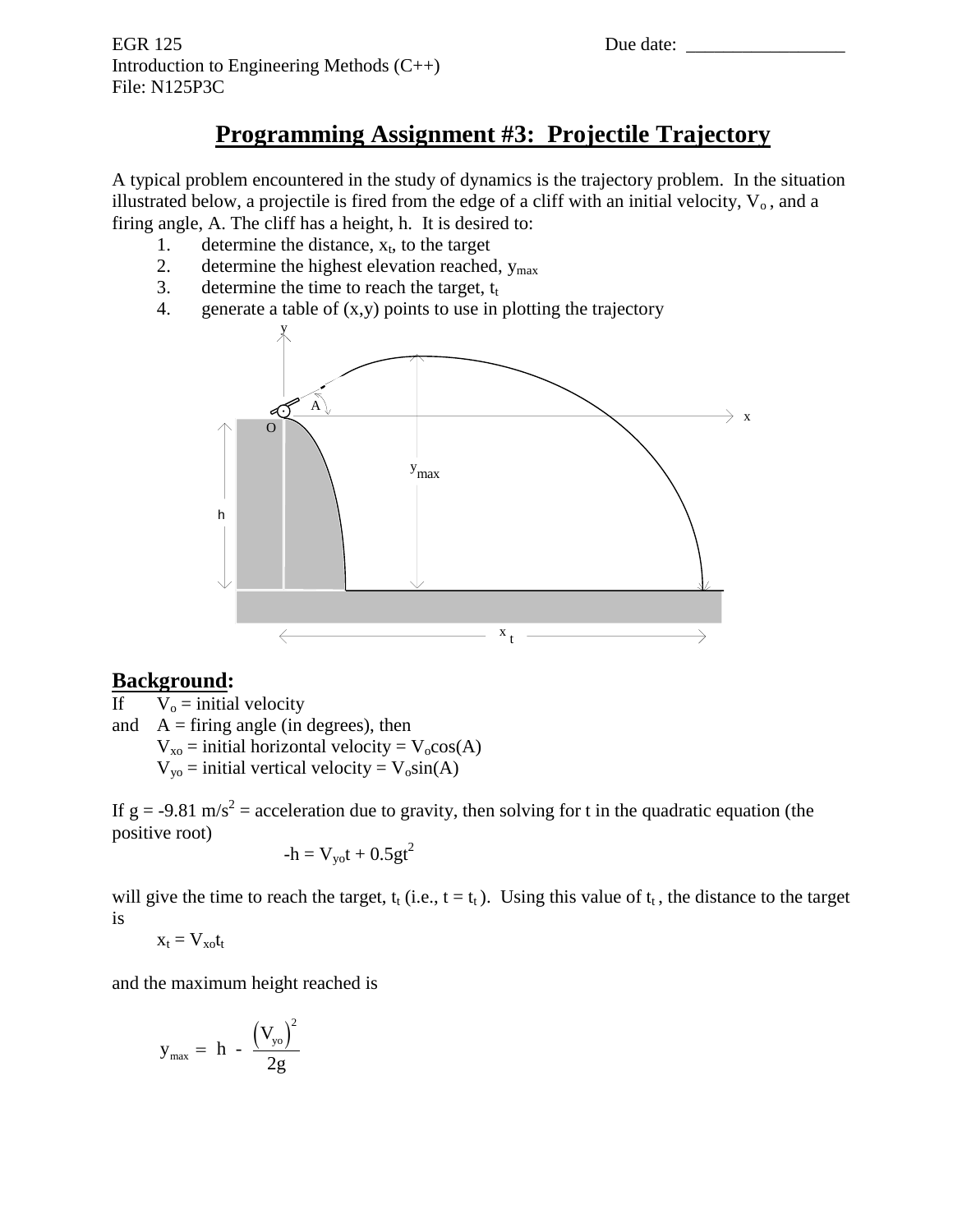In order to generate a table of N  $(x, y)$  values, the final distance,  $x_t$ , can be divided into N-1 even increments as shown below:

$$
x = 0.0, \left(\frac{1}{N-1}\right) x_{t}, \left(\frac{2}{N-1}\right) x_{t}, \left(\frac{3}{N-1}\right) x_{t}, \dots, \left(\frac{N-2}{N-1}\right) x_{t}, x_{t},
$$

For example, if  $N = 21$ :  $x = 0.00, 0.05x_t, 0.10x_t, 0.15x_t, ... 0.95x_t, x_t$ Using the x values above, the corresponding values of t and y can be found using

$$
t = \frac{x}{V_{x0}}
$$
  $y = V_{y0}t + 0.5gt^{2}$ 

### **Program Requirements:**

- 1. The user of the program should be prompted to input four values from the keyboard. Also apply the restrictions indicated and allow the user to re-enter bad inputs):
	- Cliff height, h, in m  $h > 0$
	- Initial velocity,  $V_0$ , in m/s  $V_0 > 0$
	- Angle, A, in degrees  $90^{\degree} > A > 0$
	- Number of point, N.  $100 > N > 5$
- 2. Use functions for at least the following:
	- a) to convert an angle from degrees to radians
	- b) to find the two real roots of the quadratic equation when given the coefficients. The function might be called as: **RealRoots(A,B,C,Root1,Root2);**
- 3. Use arrays to store the values of t, x, and y. The arrays should be dimensioned for a max value of 100 points. The actual number of points, N, will be specified by the user.
- 4. Give the user the option of:
	- A) Displaying a table of values on the computer screen
	- B) Sending the values to a data file so that they can be graphed using Excel

If option A is selected, the output to the screen should include a brief program description, the input values, and calculated values for  $x_t$ ,  $y_{max}$ , and  $t_t$ , and a table of  $(t, x, y)$  values. All outputs should be formatted and include units. The table might look as follows (lines are not required, but could be added for extra credit):

|        | time, t (s) $\vert$ distance, x (m) $\vert$ height, y (m) |          |
|--------|-----------------------------------------------------------|----------|
| 0.000  | 0.0                                                       | 0.0      |
| 1.134  | 283.6                                                     | 91.7     |
|        |                                                           |          |
| 22.673 | 5672.6                                                    | $-150.0$ |

If option B is selected, only the values of t, x, and y should be sent to the data file. Put commas between each value so that the file can be opened in Excel as a "commas delimited file". Also prompt the user to enter the name of the output data file. The data file might look as follows:

```
0,0,0
1.134,283.6,91.7
.
.
.
22.673,5672.7,-150.0
```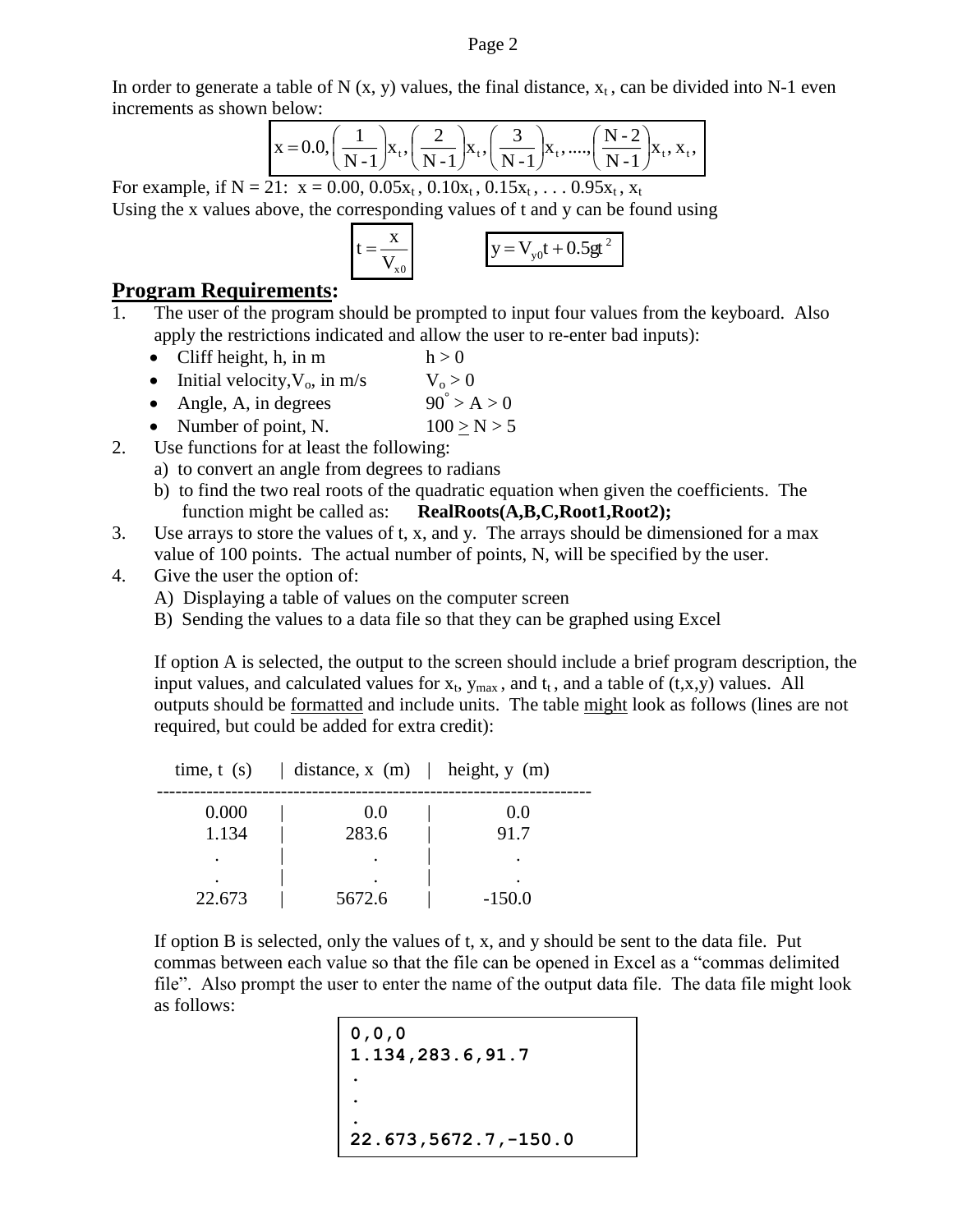#### Page 3

- 5. Give the user the option of re-running the program.
- 6. Include a printout of the program and run the program for the following test cases:
	- A. Example 1 below with output to screen. Include a printout of the screen output.
		- B. Example 1 below with output to a data file. Open the data file with Excel and graph the trajectory (y versus x). Include a printout of the data file, and the Excel worksheet (both the table and the graph). The graph should be nicely formatted and labeled.
		- C. Repeat 6A using the inputs indicated corresponding to your last name in Table 1. Let N  $=$  the last two non-zero digits of your student ID. For example, if your student ID is 3247608, then  $N = 68$  points.
		- D. Repeat 6B using the inputs indicated corresponding to your last name in Table 1. Let N = the last two non-zero digits of your student ID.

| <b>Last Name</b><br>begins with | $V_0$ (m/s) | A (degrees) | h(m) |
|---------------------------------|-------------|-------------|------|
| a-b                             | 180         | 20          | 110  |
| $c-d$                           | 180         | 30          | 115  |
| e-f                             | 180         | 40          | 120  |
| g-h                             | 220         | 20          | 125  |
| $i-j$                           | 220         | 30          | 130  |
| $k-1$                           | 220         | 40          | 135  |
| m-n                             | 260         | 20          | 140  |
| $o-p$                           | 260         | 30          | 145  |
| $q-r$                           | 260         | 40          | 150  |
| $s-t$                           | 300         | 20          | 155  |
| $u-v$                           | 300         | 30          | 160  |
| $W-X$                           | 300         | 40          | 165  |
| $y-z$                           | 340         | 20          | 170  |

# **Table 1: Input parameters:**

## **Example 1:**

You can test your program with the following data:

**Inputs:**

 $V_0 = 180$  m/s  $h = 150$  m  $A = 30^{\circ}$  $N = 21$  points

#### **Outputs:**

 $t_t = 19.9 s$  $x_t = 3100.0$  m  $y_{\text{max}} = 562.8 \text{ m}$ (The values of t, x, y are not shown for this example).